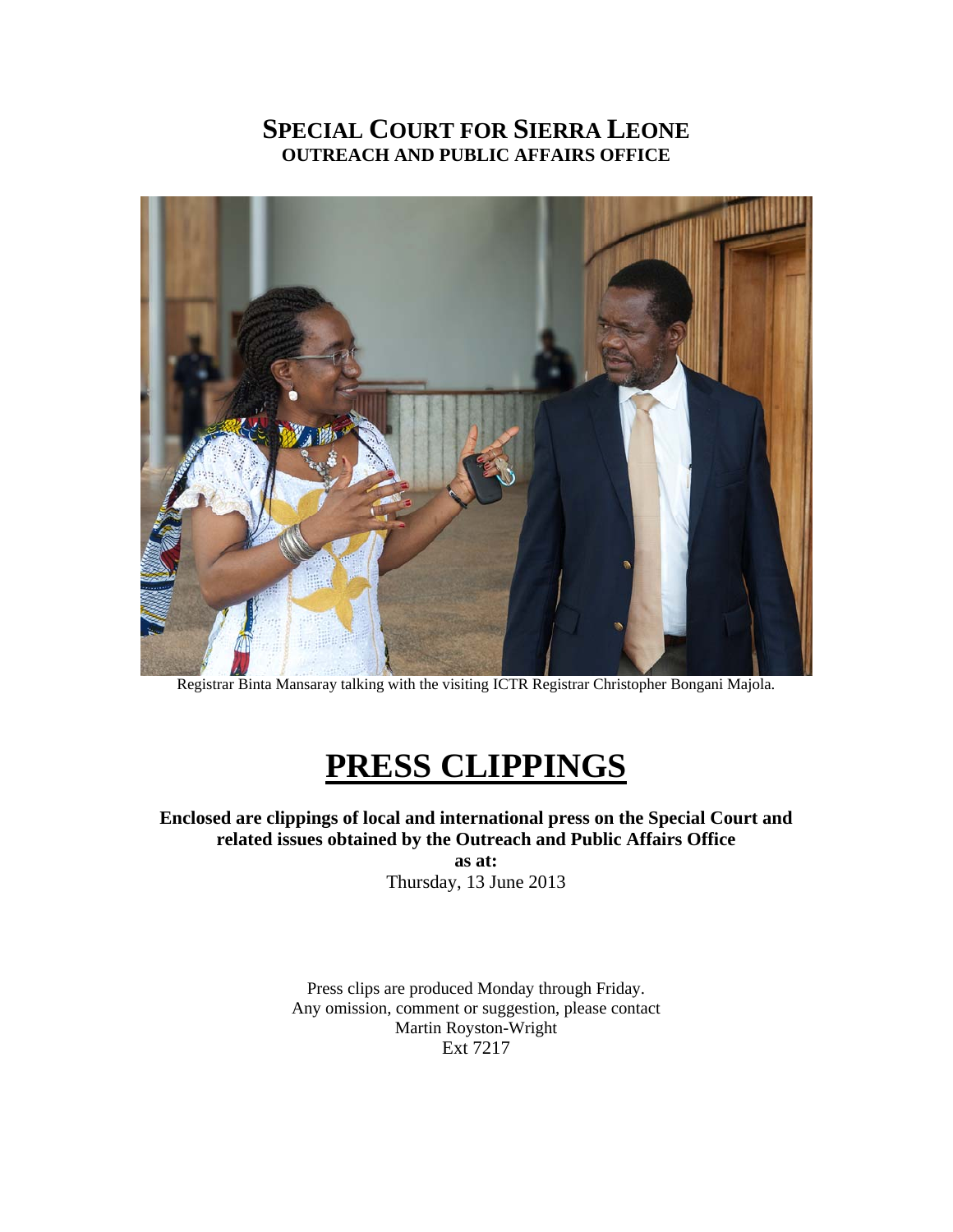| <b>International News</b>                                                               |             |
|-----------------------------------------------------------------------------------------|-------------|
| UN Tribunals for ex-Yugoslavia and Rwanda Won't Meet UN Deadline/ The Associated Press  | Pages 3-4   |
| Prosecutor of UN Rwanda Genocide Tribunal Urges Cooperation / Spy Ghana                 | Pages 5-6   |
| African Political Leaders Widely Believe That the International Criminal Court/Aljazera | Pages 7-9   |
| ICC Cases: Is Kenya Going Rogue? / Africa Review                                        | Pages 10-11 |
| EU Wants Cambodia to Pay More for Khmer Rouge Crimes Court / Reuters                    | Pages 12-13 |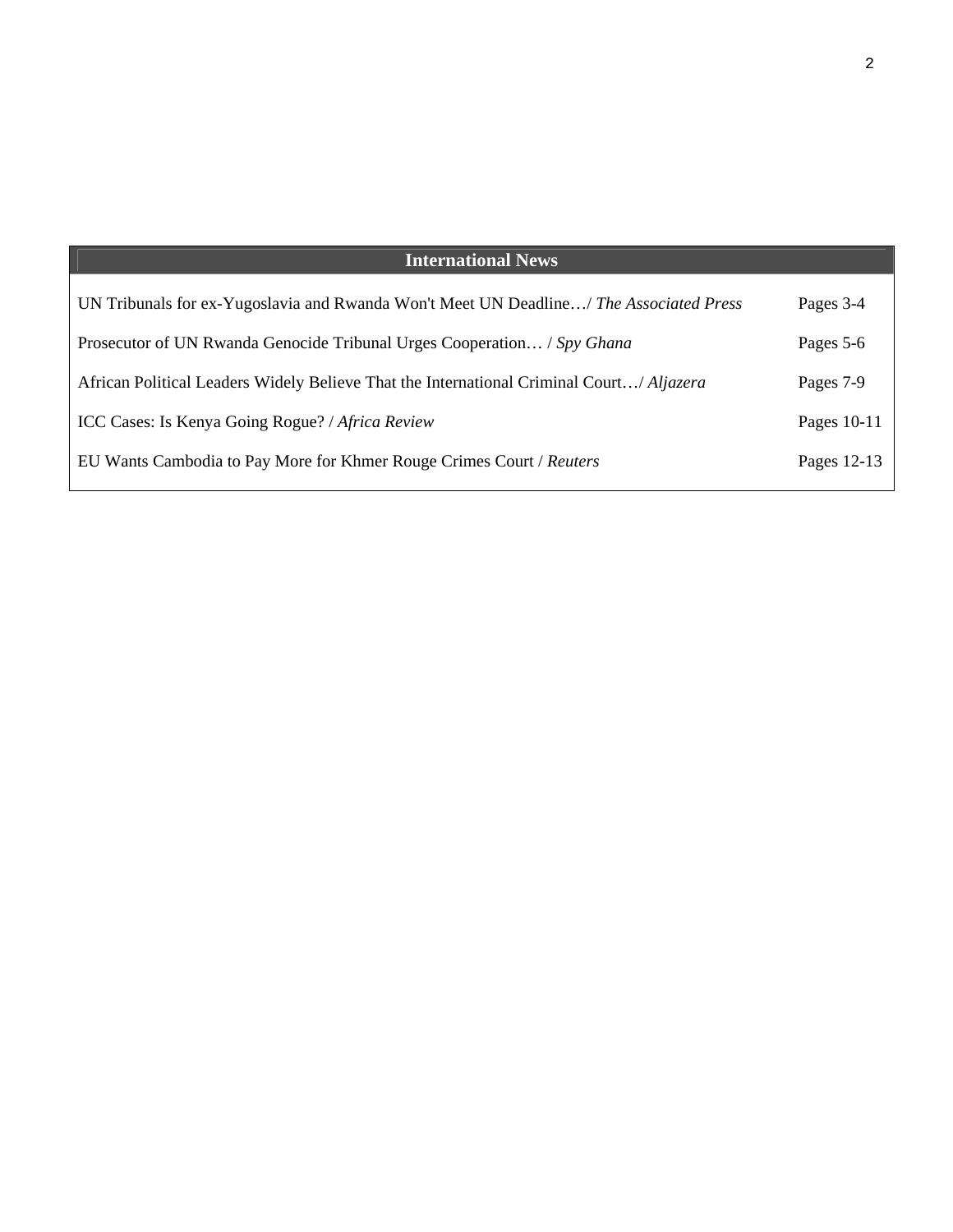## **UN tribunals for ex-Yugoslavia and Rwanda won't meet UN deadline to finish work before 2015**

#### By Edith M. Lederer

The presidents of the U.N. tribunals prosecuting alleged war criminals from the conflicts in the former Yugoslavia and key figures in the 1994 Rwanda genocide said Wednesday they will not meet the Security Council deadline to complete their work by the end of 2014.

Judge Theodor Meron, president of the International Criminal Tribunal for the former Yugoslavia, told the council that three trials and three appeals are expected to go beyond that date, including the trial of former Bosnian Serb military commander Ratko Mladic, which is expected to conclude by mid-2016.

Judge Vagn Joensen, president of the International Criminal Tribunal for Rwanda, said the court has completed all trial work, and five of the six remaining appeals remain on track to be finished before the end of 2014 — but one appeal judgment isn't expected until July 2015.

He said one crucial piece of unfinished business is relocating seven people who were acquitted and three released after serving their sentences. Joensen appealed to all countries to host the 10 individuals who are still in Tanzania, where the tribunal is based, under its protection without proper immigration status.

The Security Council passed a resolution in December 2010 requesting the Yugoslav and Rwanda tribunals to complete their work by Dec. 31, 2014 and prepare for a smooth transition to a temporary new court that will complete all trials and appeals of the two tribunals.

The joint court, known as the International Residual Mechanism for Criminal Tribunals, is scheduled to officially take over on July 1, but initially it will operate alongside the Yugoslav and Rwanda tribunals.

The Yugoslav tribunal was established in 1993 to prosecute major figures from the wars sparked by the breakup of the former Yugoslavia. The Rwanda tribunal was established in late 1994 following the slaughter of at least 500,000 ethnic Tutsis and moderate Hutus during the 100-day genocide.

Meron, who will be president of the wrap-up court, said the Yugoslav tribunal is looking for ways to advance the completion dates for all the cases.

He expressed deep regret for the delays, but said the causes — including shortages of staff and judges — "are not uncommon to judicial and criminal proceedings the world over." He added that difficulties in presenting evidence are multiplied because most witnesses must be brought to The Hague, Netherlands, from thousands of kilometres (miles) away and speak different languages.

Meron said any appeals against last month's convictions of six Bosnian Croat political and military leaders for persecuting, expelling and murdering Muslims during Bosnia's war aren't expected to be completed until mid-2017, and may be heard by the wrap-up court rather than the Yugoslav tribunal.

The wrap-up court will also handle any appeals in the current trials of Mladic, Serb nationalist Vojislav Seselj who is accused of using hate-laced speeches to incite Serb atrocities in the Balkan wars, former Bosnian Serb leader Radovan Karadzic who is charged with genocide and crimes against humanity and Goran Hadzic, a former leader of rebel Serbs in Croatia, he said.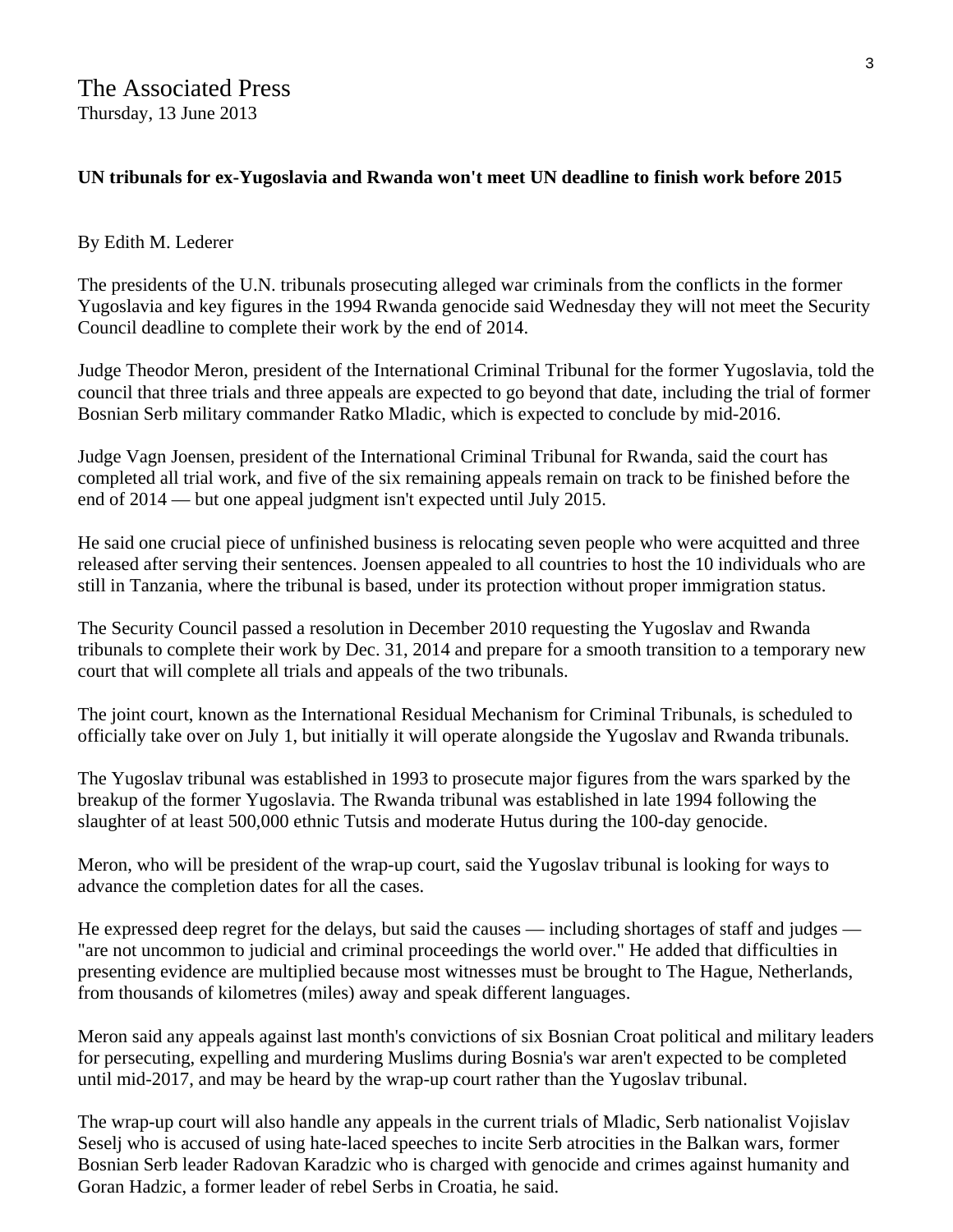The new court is responsible for the enforcement of sentences, and Meron expressed concern that 17 people convicted by the Rwanda tribunal are serving sentences in Mali, which has recently been engulfed in political upheaval and fighting.

While all the main leaders sought by the Yugoslav tribunal were brought to The Hague for trial, nine fugitives indicted by the Rwanda tribunal remain at large.

Read more:

[http://www.montrealgazette.com/news/tribunals+exYugoslavia+Rwanda+wont+meet+deadline+finish/85](http://www.montrealgazette.com/news/tribunals+exYugoslavia+Rwanda+wont+meet+deadline+finish/8517083/story.html#ixzz2W6MVxFFs) [17083/story.html#ixzz2W6MVxFFs](http://www.montrealgazette.com/news/tribunals+exYugoslavia+Rwanda+wont+meet+deadline+finish/8517083/story.html#ixzz2W6MVxFFs)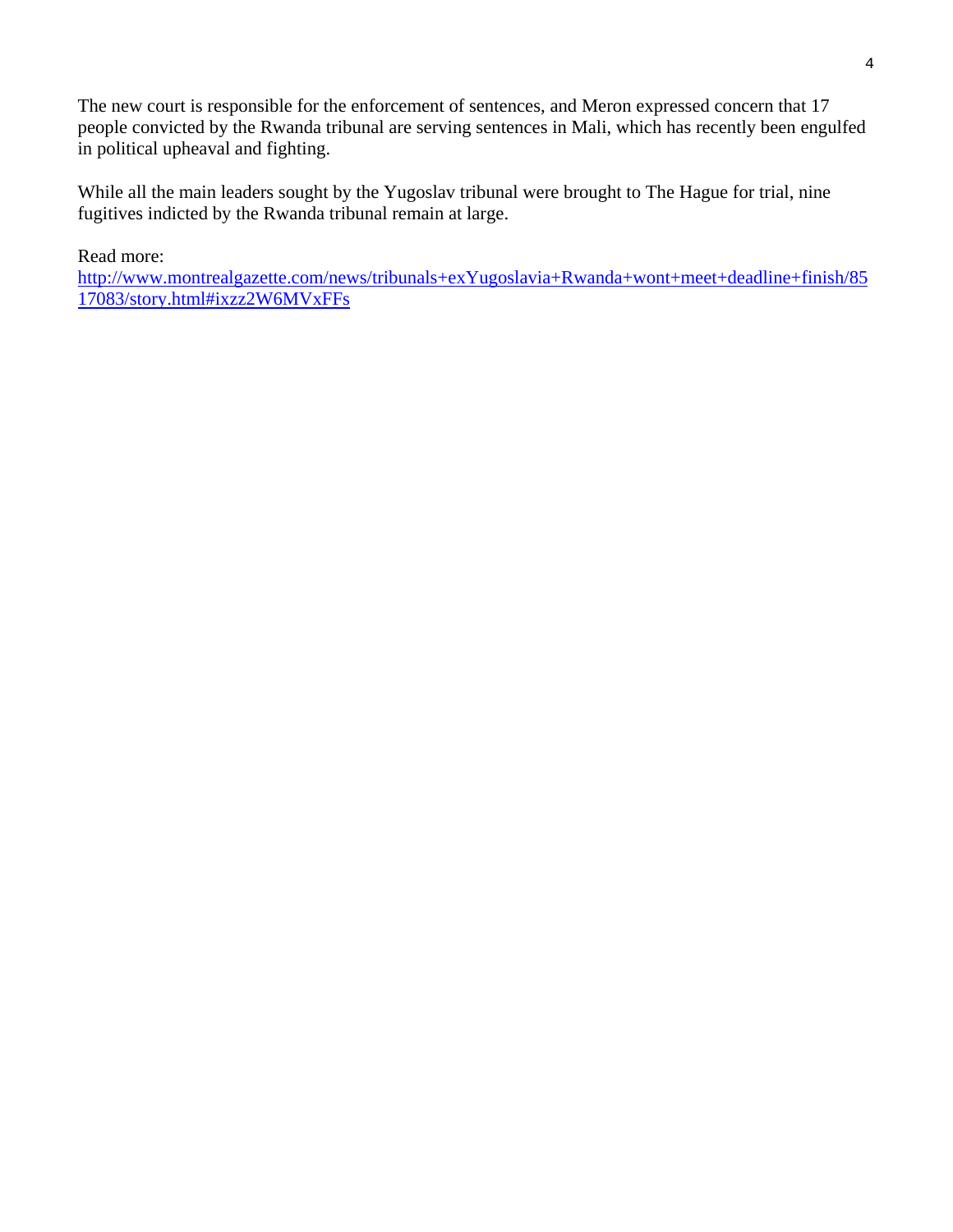#### **Prosecutor of UN Rwanda genocide tribunal urges cooperation to catch reaming fugitives**

With nine men linked to the 1994 genocide in Rwanda still on the run, the Prosecutor who would help to try them is today urging Member States to cooperate with the United Nations war crimes tribunal and its successor body to track down and arrest the fugitives.

At a press conference at the UN Headquarters in New York, Justice Hassan Bubacar Jallow, Prosecutor of the International Criminal Tribunal for Rwanda (ICTR) and the Mechanism for International Criminal Tribunal reiterated the UN's call on Member States "to live up to their obligations to cooperate with the [residual mechanism], and the tracking and the arrest of these fugitives."

As for the fugitives, Mr. Jallow urged them to turn themselves in and stand trial in "very transparent and impartial" judicial processes.

"There is no time limit to the prosecution of these cases. Your hiding does not pay off. The mechanism will not relent," Mr. Jallow said.

Based in Arusha, Tanzania, the ICTR was set up after the 1994 Rwandan genocide, when at least 800,000 ethnic Tutsis and politically moderate Hutus were killed during a span of three months beginning in April 1994.

The Security Council has urged both the ICTR and the International Criminal Tribunal for the former Yugoslavia (ICTY) to conclude their work by the end of 2014.

It set up the International Residual Mechanism for Criminal Tribunals (IRMCT) in December 2010 and mandated it to take over and finish the remaining tasks of the two courts when they are closed after their mandates expire. The ICTR branch of the Residual Mechanism began its functions on 1 July 2012 in Arusha, while the branch for ICTY will start this coming July in The Hague.

Members of the Security Council had emphasized that establishing the Residual Mechanism was essential to ensure that the closure of ICTR and the ICTY "does not leave the door open to impunity for the remaining fugitives and for those whose appeals have not been completed."

"The ICTR has concluded the trial phase of its work and is currently focused on management of appeals, and legacy and closing issues," Mr. Jallow has said.

During its operations, it indicted some 93 people, all of whom were arrested with the exception of nine men. Augustin Bizimana, the Minister of Defence of the interim Government during the time of the atrocities; Félicien Kabuga, who is believed to have financed the genocide; Protais Mpiranya, who as Commander of the Presidential Guard Battalion in the Rwandan Army allegedly oversaw all the units in the battalion; as well as Fulgence Kayishema, Pheneas Munyarugarama, Charles Sikubwabo, Aloys Ndimbati, Ladislas Ntaganzwa and Charles Ryandikayo.

The Office of Global Criminal Justice – headed by Stephen J. Rapp, Ambassador-At-Large for War Crimes Issues in the Office of Global Criminal Justice who also attended the press conference – is offering up to a \$5 million reward for information leading to the arrest or conviction of any of the nine men.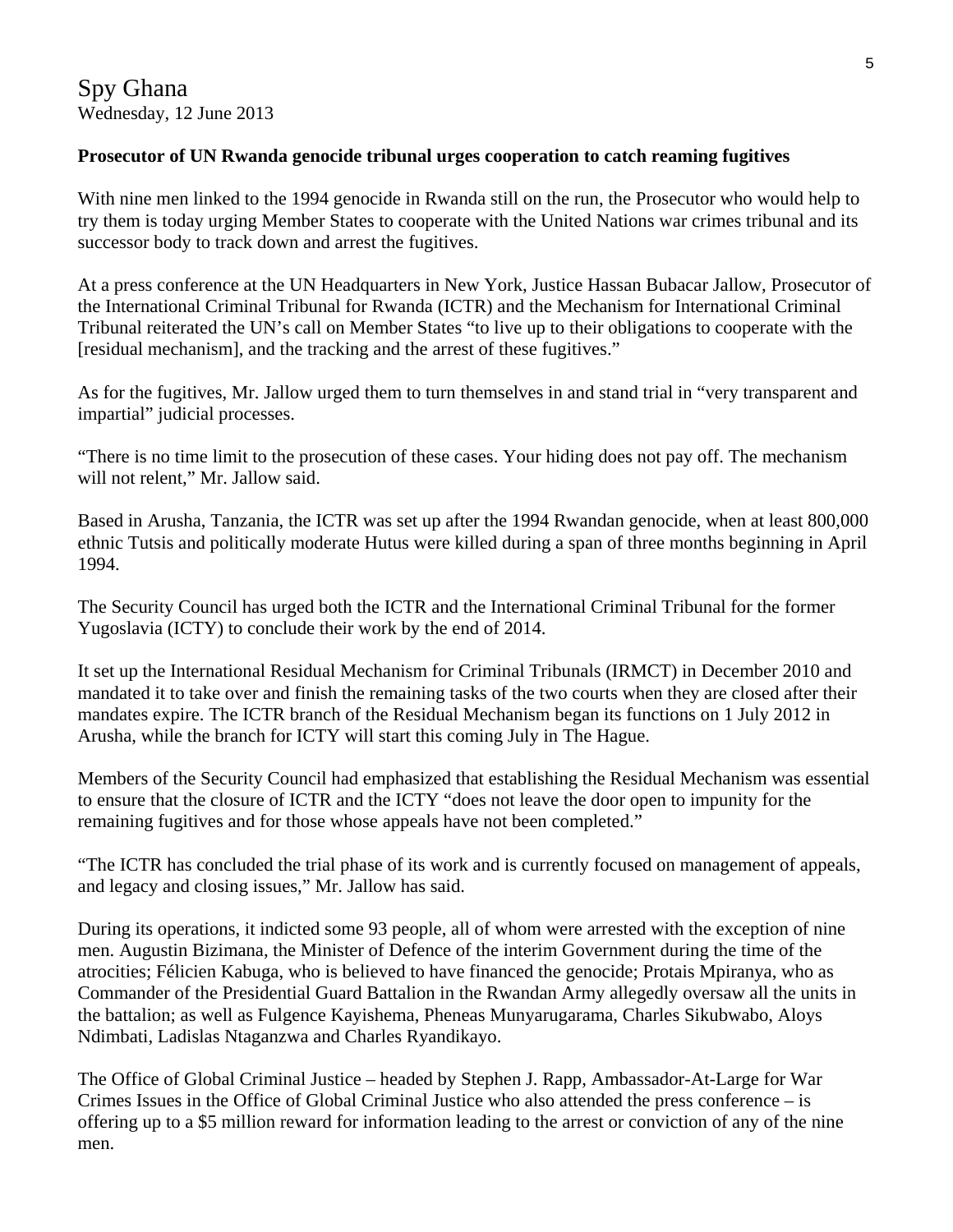"We are still very optimistic that we will track and find and bring them to justice," Mr. Jallow said. "It is not an easy task to track."

The Prosecutor noted that the men on the run make every effort to evade the trackers by changing their identities, relocating to different terrains and sometimes assisted by slow cooperation of Member States.

"There is nonetheless intense activity ongoing," he added.

Given that there is no time limit to be prosecuted, the residual mechanism can be activated at any time to try the men. In addition, precautions have been taken to secure evidence against the accused and preserve testimony, if witnesses are no longer available to participate in person at future trials.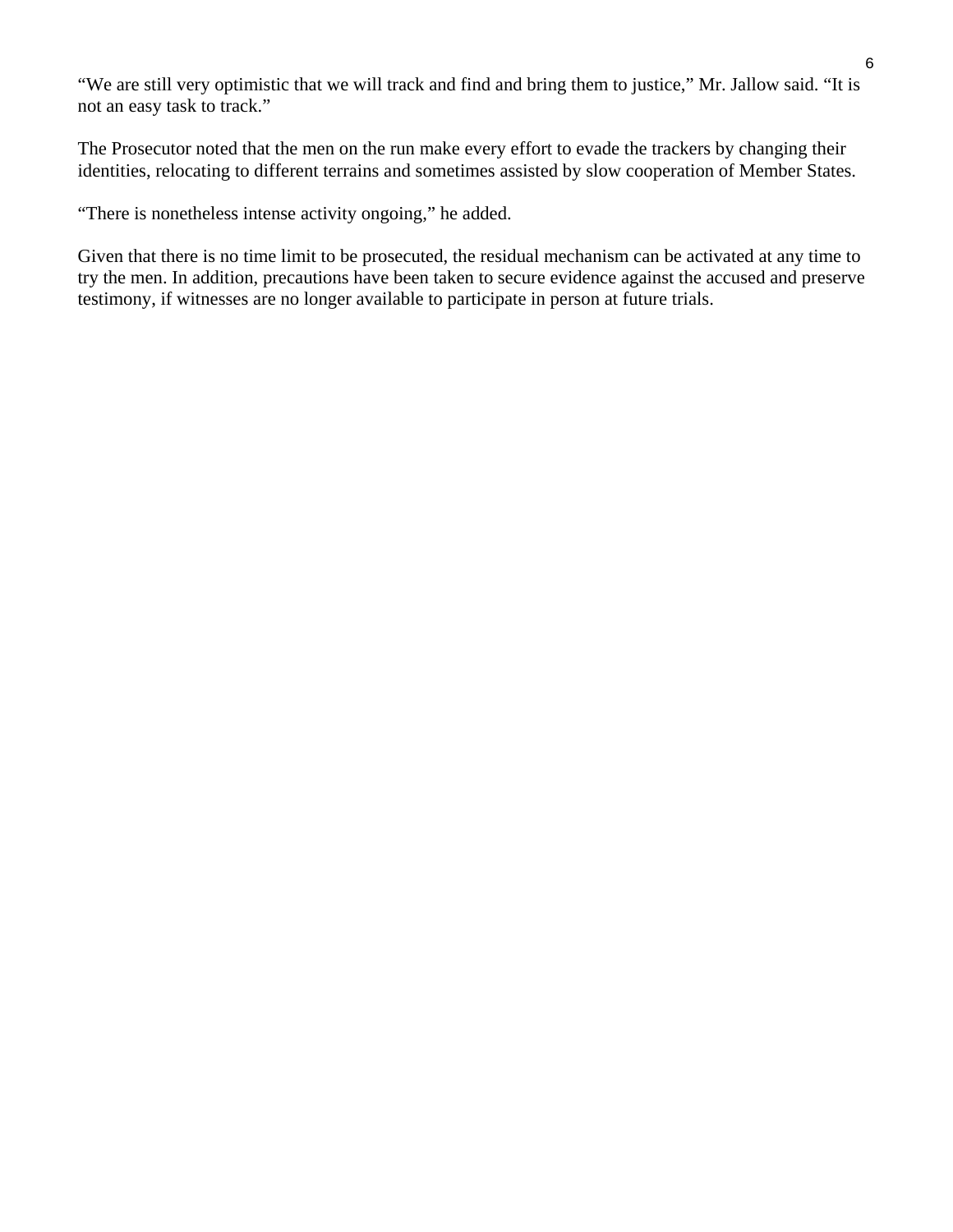Aljazera Tuesday, 11 June 2013

#### **African political leaders widely believe that the the International Criminal Court is unfairly targeting Africans.**

At the recent African Union summit held on May 26-27, the AU's Assembly adopted a decision requesting the International Criminal Court refer back to Kenya its cases against Kenyan President Uhuru Kenyata and Vice President William Ruto.

This is the latest in a series of decisions since 2008 in which the African Union expressed its displeasure with the ICC. The Assembly insisted upon "the need for international justice to be conducted in a transparent and fair manner, in order to avoid any perception of double standard, in conformity with the principles of international law".



*Critics have said the ICC focuses on crimes in Africa, ignoring atrocities in the other parts of the world [AFP]* 

During the press conference at the conclusion of the AU summit, the chairperson of the Assembly - Ethiopia's Prime Minister Hailemariam Desalegn - said: "African leaders came to a consensus that the ICC process conducted in Africa has a flaw. The intention was to

avoid any kind of impunity but now the process has degenerated to some kind of race-hunting rather than the fight against impunity." While there is no doubt that these are strong views, in substance they are restatements of previously expressed views. For instance, in 2009, Benin's President Boni Yayi said that "[w]e have the feeling that this court (ICC) is chasing Africa".

As expected, the response from the media, ICC supporters, and the ICC itself was critical of the AU's position. In a statement issued on May 29, the ICC's president pointed out that "[d]ecisions are taken independently on the basis of the law and the available evidence and are not based on regional or ethnic considerations".

In a news article published on its website, Amnesty International characterised the AU's decision as a manifestation of a recent trend in which the "AU has become a forum for some African leaders to attack the ICC and to seek to protect those charged by the Court". One of South Africa's most powerful online magazines, Daily Maverick, put it even more strongly, lamenting that "African leaders aren't interested in justice. They're interested in immunity… in voting to protect Uhuru Kenyatta and William Ruto against the ICC, Africa's presidents and heads of state are just protecting themselves".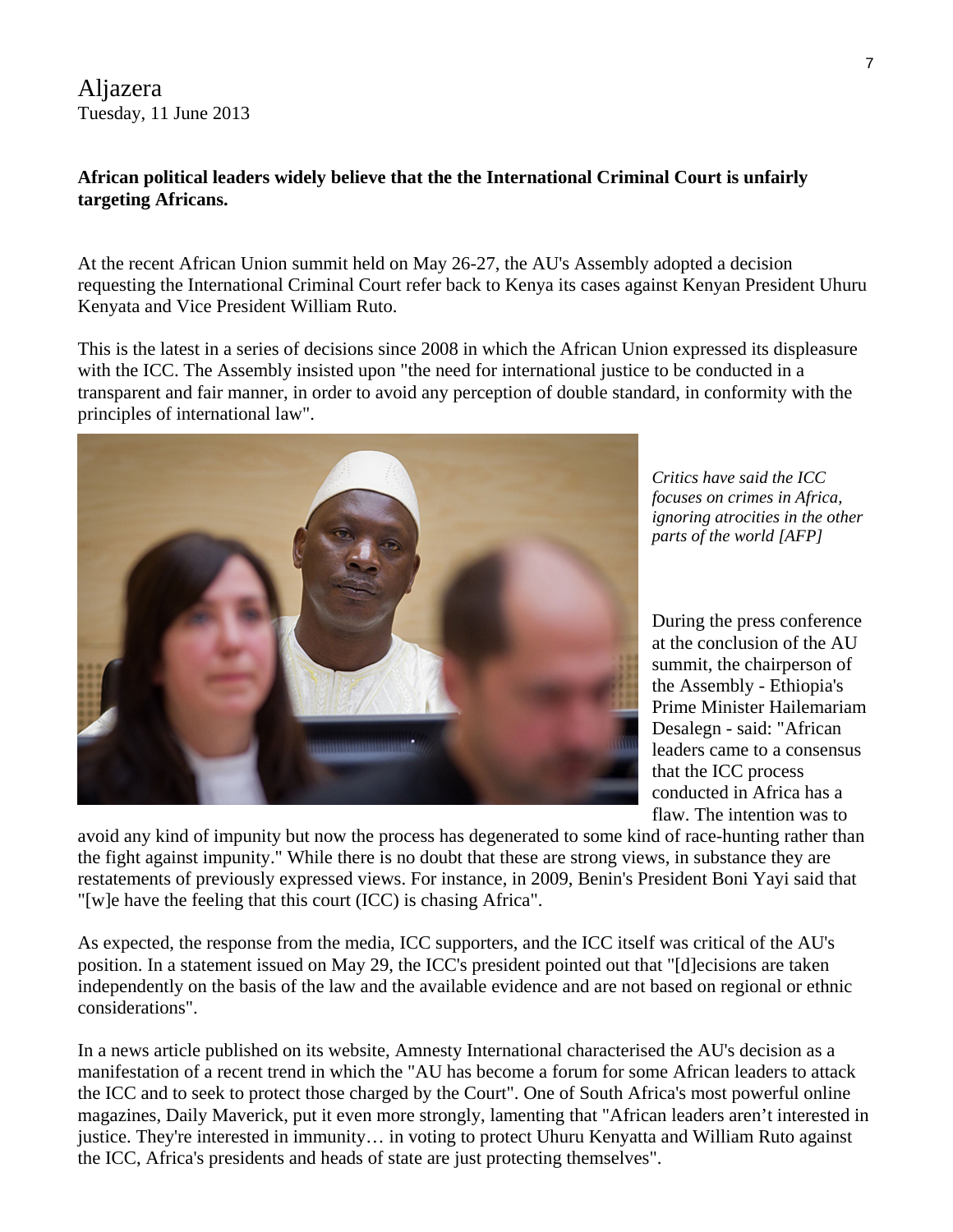Are these concerns about the ICC valid? How should these claims or concerns be understood?

#### **"A Western court to try African crimes'**

All cases so far launched by the ICC have been against Africans. This "Africanisation" of the ICC is one of, if not the major, source of the ICC's troubles in the continent.

The ICC's current list of cases puts into question the international character of the ICC, giving credence to descriptions of the court as being the "International Criminal Court for Africa". Echoing this sentiment, Professor Mahmood Mamdani of Columbia University wrote that "[i]ts name notwithstanding, the ICC is rapidly turning into a Western court to try African crimes against humanity".

The court's focus on Africa... perpetuates the old and tired Conradian caricature of Africa as the embodiment of the Hobbesian state of nature.

The court's focus on Africa also unwittingly perpetuates the old and tired Conradian caricature of Africa as the embodiment of the Hobbesian state of nature: brutal, barbaric, chaotic, monstrous, and the theatre of ICC crimes.

The ICC does not by design take a decision to target Africa. However, as the Nation's Karen Rothmeyr put it: "The ICC's choices of whom to go after stem… from the assumption that underlies much of the West's interaction with the continent: these people need our superior wisdom and 'help'."

Certainly, serious violations have occurred in the situations in which the ICC is involved. What makes the ICC's focus on Africa particularly troubling, though, is that it remains blind to similar situations in other parts of the world. Accordingly, the question is, as Professor William Schabas wrote: "Why prosecute post-election violence in Kenya or recruitment of child soldiers in the Democratic Republic of the Congo, but not murder and torture of prisoners in Iraq or illegal settlements in the West Bank?"

The position of the AU Assembly against the court in part manifests a rejection of this apparently skewed application of the ICC process.

This seemingly selective application of ICC processes also relates to concerns that ICC is being turned into a political tool. Understandably, the ICC emphasises that it is free from any political influences, and the ICC's president reiterated that "[t]he ICC operates strictly within the mandate and legal framework created by the Rome Statute, the founding treaty of the Court, and cannot take political factors into account".

While legally speaking this position is largely true, the nature and structure of international politics is such that the application of international justice processes more often than not reflects the distribution of power within the international community. The ICC is not immune to this, and the way in which the ICC launched its case in Libya is a testimony. The speed with which and the way the ICC prosecutor launched this case also betrays the ICC's acquiescence to its instrumentalisation by UN Security Council politics.

Another major concern is that the ICC's focus on prosecution limits discussion within the domestic sphere and crowds out alternative ways of dealing with political violence, while giving leverage to international actors. This is what informed the position the AU adopted in relation to the ICC cases in Darfur.

#### **ICC focus on Africa is mostly invited**

Although the claim that the ICC targets Africa and serves the political interests of global powers is not baseless, the ICC's focus on Africa is also in large measure a result of requests by African states. In a press statement responding to the AU's recent decision, the ICC's president noted that many of the court's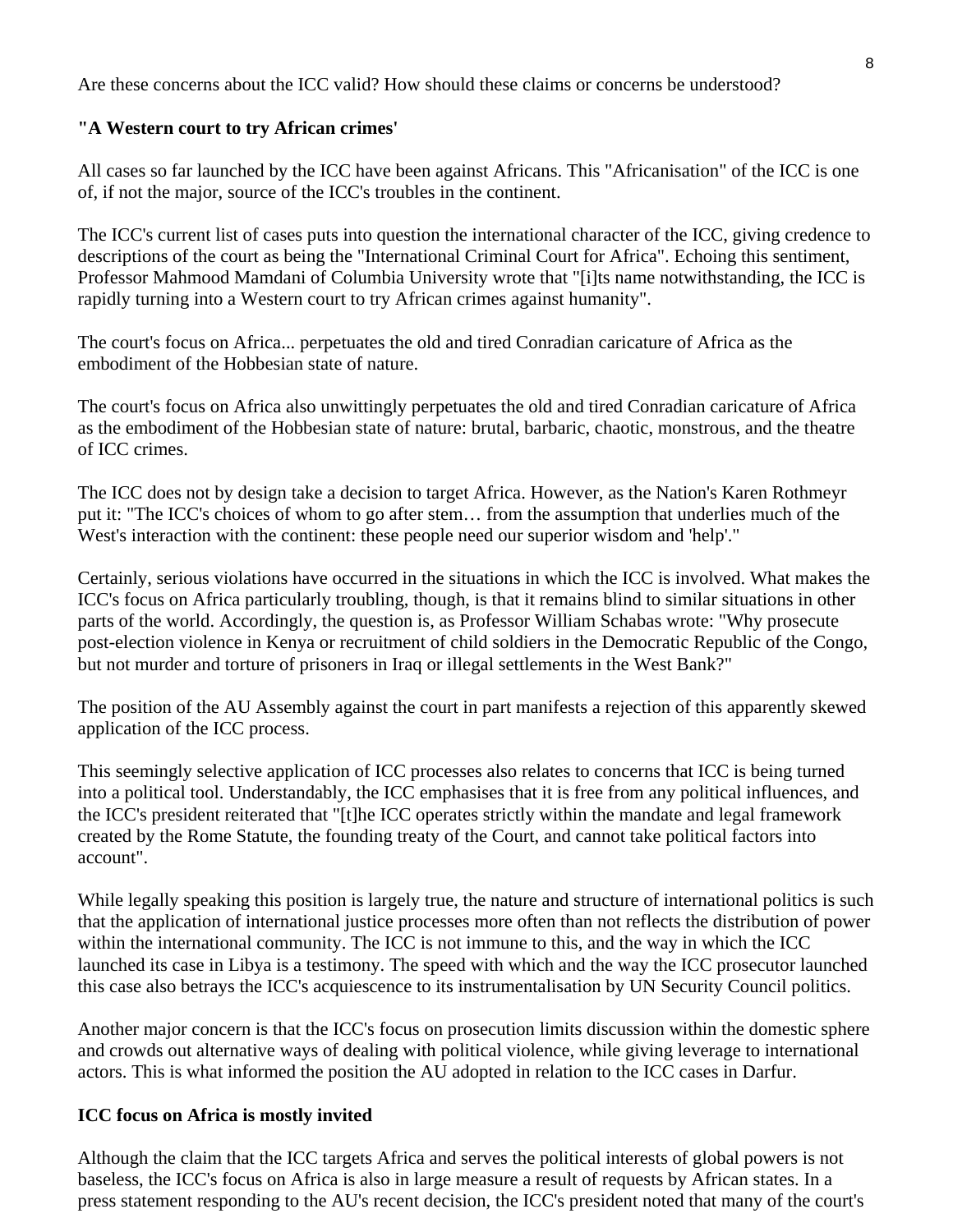cases are self-referred. Out of the 18 cases that the ICC is currently handlling, 12 were initiated upon the request of countries concerned, while six were launched based on the referral of the UN Security Council.

Seen through the victims' eyes, there is a legitimate concern that the AU's position does not reflect their interests.

Some of the referrals, such as those in Uganda and Kenya, were inspired by domestic political calculations rather than the interest to serve justice. Indeed, in charging some people and not others in these cases, the ICC was in some ways playing local politics.

Yet for victims of alleged crimes, the ICC represents the only mechanism for fighting impunity by political leaders, who cannot otherwise be held accountable. There is, in the words of Mamdani, a popular outrage "throughout Africa, against the impunity with which a growing number of regimes have been resorting to slaughter to brutalise their populations into silence". Seen through the victims' eyes, the AU's position does not acknowledge this outrage and the need to fight impunity. The AU has thus been appropriately criticised for failing to show any sensitivity to the concerns of victims, as it does to those being pursued by the ICC.

The ICC has been in force for almost 11 years now, and by far the major challenge facing the court is how to deal with Africa. The recent decision of the AU Assembly embodies this challenge. Though partly selfserving, there are also legitimate concerns underpinning the AU's criticism of the ICC.

The ICC's success depends on whether, and to what extent, it shows flexibility in addressing the perception that it holds a double standard, and avoiding its instrumentalisation by global power politics. In this regard, the announcement by the judges of the ICC on June 3 that the court may hold parts of the trial of William Ruto in Kenya or Tanzania is a very interesting development.

Solomon Ayele Dersso, a legal academic and analyst of African affairs who regularly writes on African Union issues, is a senior researcher at the Institute for Security Studies, Addis Ababa office.

Follow him on Twitter: @SolomonADersso

The views expressed in this article are the author's own and do not necessarily reflect Al Jazeera's editorial policy nor the positions of the institutions with which the author is associated.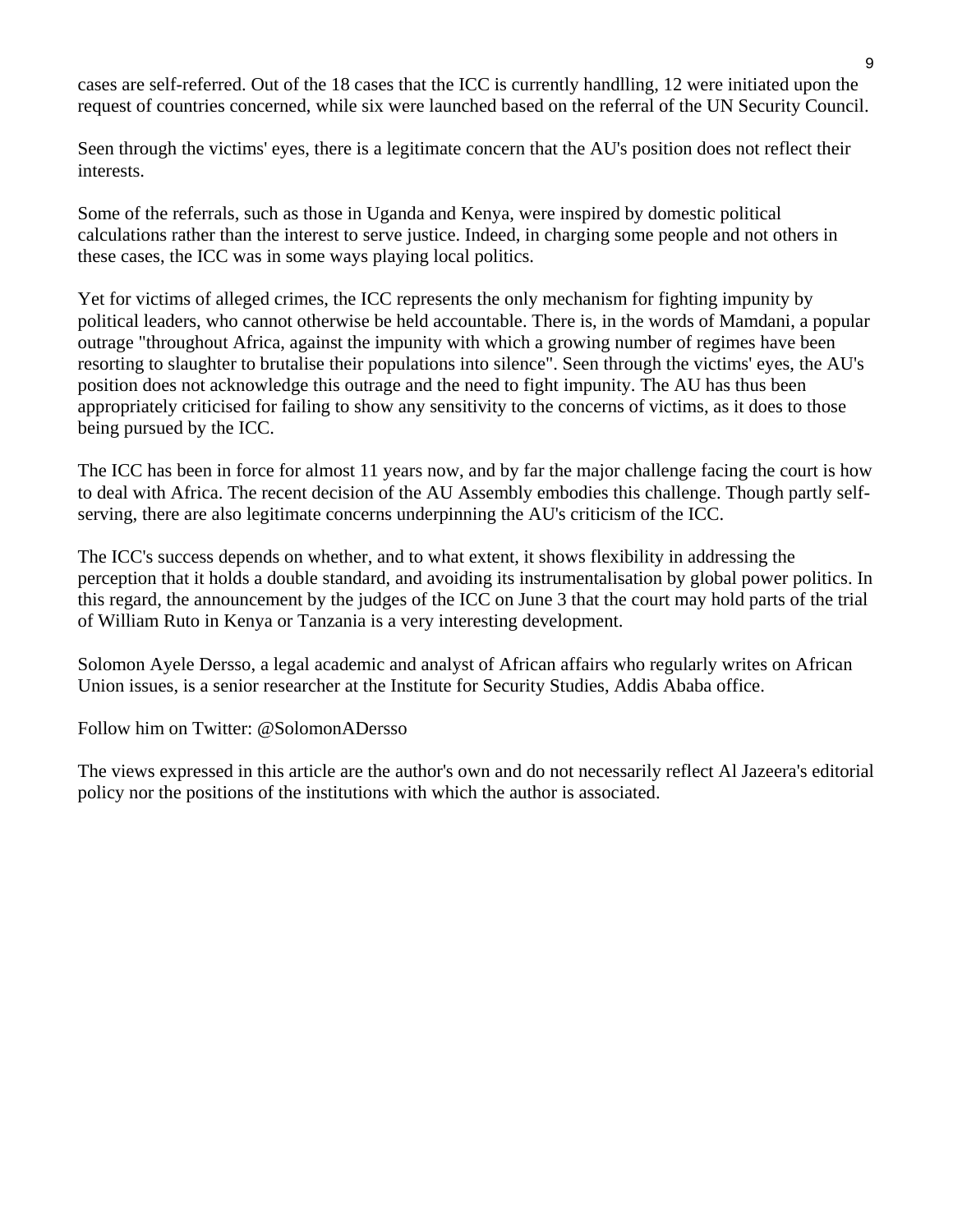# Africa Review Wednesday, 12 June 2013

#### **ICC cases: Is Kenya going rogue?**

Last month, two events suggested Kenya may be moving towards a more confrontational foreign policy in its engagement with the International Criminal Court (ICC) and the West.

Kenya's permanent mission to the United Nations submitted a strongly-worded, albeit strangely written letter to the UN Security Council, urging it to terminate the ICC cases against President Uhuru Kenyatta and Deputy President William Ruto.

The letter goes on to harshly question the legitimacy of the court, calling it "an affront to the domestic policy and internal affairs" of Kenya.

Shortly after, Kenya submitted a paper to the African Union asking member states to urge the ICC to terminate the crimes against humanity charges facing the president and his deputy.

Even though this was typically a rubber-stamping exercise - in 2009 the AU asked its member states not to act on the court's arrest warrant on Sudan's Omar al-Bashir - Kenya seems quite determined to use a mass African walkout from the ICC as a trump card.

Since 2011, Kenya's ICC strategy has been to frustrate the prosecution of the cases, without formally ending cooperation. The court's prosecutor has complained of the difficulties her office encounters in "securing full, effective and meaningful cooperation, which continues to deprive the chamber of evidence that may assist in adjudicating the Kenya cases."

This strategy also involved the failed attempt by former Vice-President Kalonzo Musyoka to lobby the UN and Western capitals for a deferral of the cases. Mr Musyoka presented a not-so-convincing case for local prosecutions.

He argued that Kenya was overhauling its legal framework under a new constitution promulgated in 2010, making it possible for the trials to be held locally in a reformed judiciary.

Kenya nevertheless continues to give a litany of the same old bizarre reasons why the trials should be terminated or deferred. It is yet to make up its mind on this.

#### **Intimidated or bribed**

Choice ones include the unsubstantiated claim that the trials present a threat to national and international security, and the now famous argument that the suspects' democratic assumption of office demonstrates the "sovereign will" of Kenyans to have the trials terminated.

The latest reason - believe it or not - coming from the AU itself is that the Gambian-born prosecutor Fatou Bensouda is on a "race hunt". (The less said about this, the better). Nevertheless, this kind of logic is gaining some real traction among some African leaders and in public debates.

Kenya's new confrontational ICC strategy exhibits its chronic inability to constructively engage the relevant actors within the 'rules of the game' on the charges facing President Kenyatta and his deputy.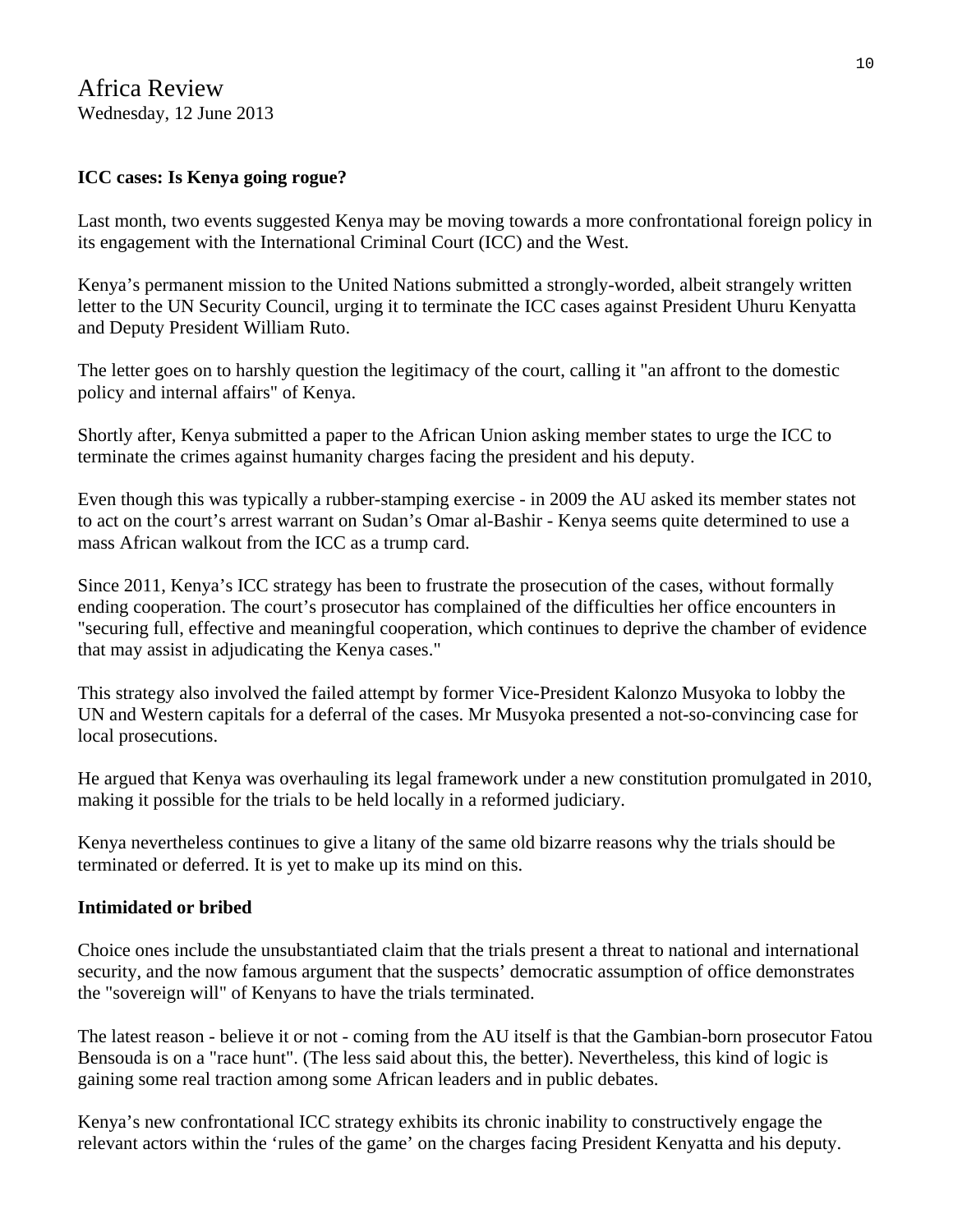A country deeply immersed in impunity, Kenya has tried all the tricks to avoid international justice that would have otherwise worked very well were the trials held locally.

Some witnesses have reportedly been intimidated or bribed by the accused, while others have recanted their statements. But these machinations by Kenya, including attempts to lobby ICC state parties, have so far met little success and failed to attract sufficient followers.

Leveraging on an AU mass walkout from the ICC may not really work out for Kenya. As it turns out, not all African countries are on the same page on this despite AU's decisions reflecting an appearance of unanimity.

Notably, South Africa, Namibia and Botswana have made it clear that they intend to meet their international obligations to the Rome Statute.

The two events last month suggest Kenya may be preparing for an all-out direct confrontation with the ICC. The West will obviously hit back with punitive measures for non-cooperation and Kenyatta's administration is fully aware of this fact.

Is President Kenyatta willing to take his chances as an international fugitive? Or will he choose to continue cooperating despite the fact that there are serious odds against a successful conviction?

Does he have an ace up his sleeve?



*Trevor Analo is a Political Science graduate student at Central European University in Budapest, Hungary.([trevoranalo@gmail.com\)](mailto:trevoranalo@gmail.com)*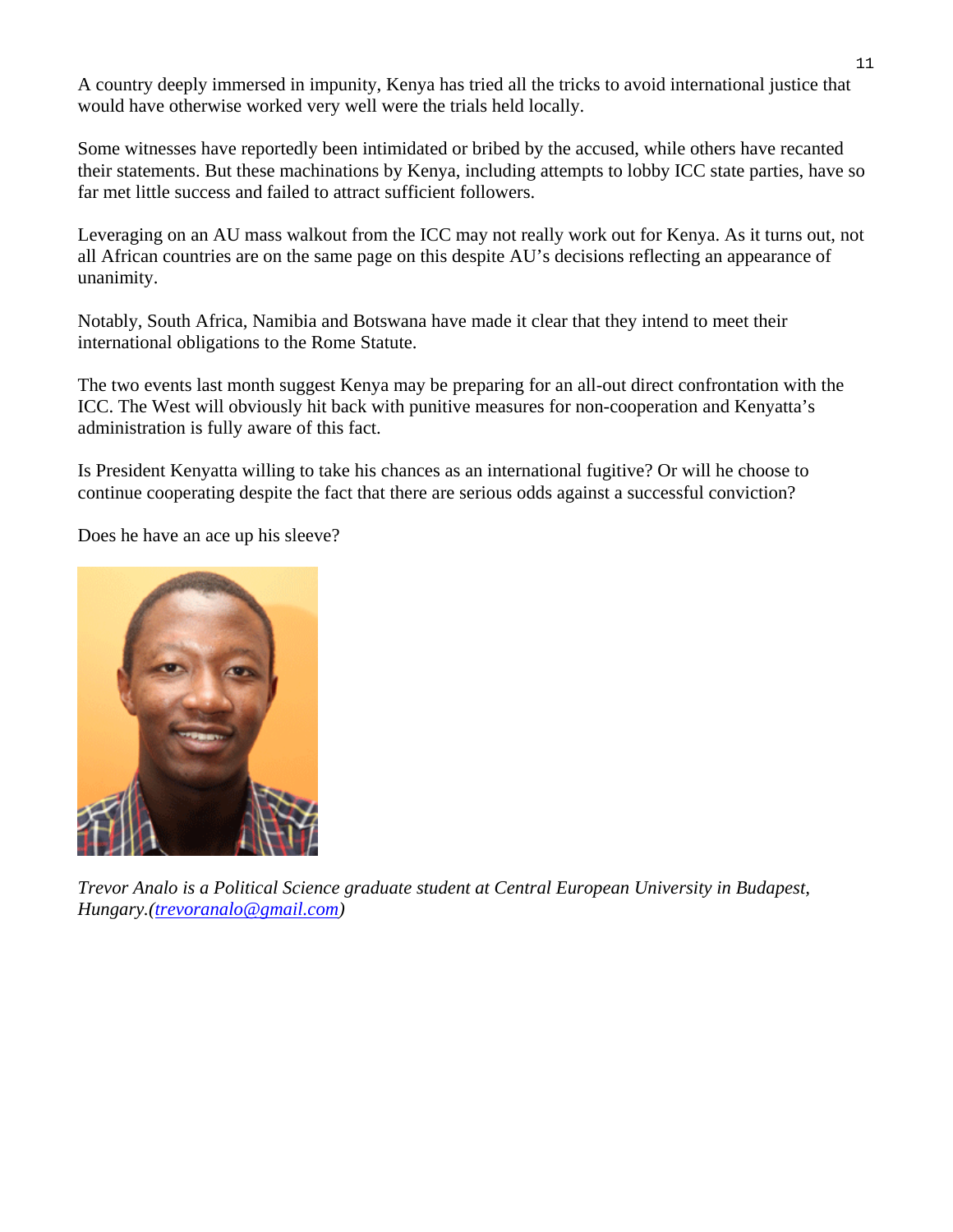## **EU wants Cambodia to pay more for Khmer Rouge crimes court**

PHNOM PENH, Feb 21 (Reuters) - The European Union is calling on Cambodia to come up with more cash for a Khmer Rouge war crimes tribunal, where resignations have slowed proceedings and some staff are threatening to strike after going for more than two months without pay.

Up to 2.2 million people died under the ultra-Maoist Khmer Rouge regime from 1975 to 1979, a quarter of the population. The tribunal, set up in 2005, has found only one person, a relatively lowly prison chief, guilty of crimes connected with the killings.

Under the agreement for the U.N.-backed tribunal, the United Nations was to pay for international staff and operations, while Cambodia paid for the national side, but the government has been repeatedly criticised for a lack of support.

"The EU keeps encouraging the Royal Government of Cambodia to continue substantially increasing its own contribution to the tribunal, as a sound measure to improve its sustainability and its ownership by Cambodia itself," EU Ambassador Jean-Francois Cautain said in an email to Reuters.

Pol Pot, the architect of the "Year Zero" revolution, died in 1998, but three of his closest comrades are now on trial for murder and crimes against humanity, among a litany of charges.

The funding difficulties have put a spotlight on the government's commitment to the process.

It has been accused of interfering behind the scenes to put the brakes on the court and limit the scope of investigations that could implicate powerful political figures.

Prime Minister Hun Sen, himself a former Khmer Rouge guerrilla who defected to the regime's eventual conquerors, Vietnam, has said he would not allow any new indictments and that he would be happy if the United Nations packed up and left.

Two international judges quit within six months in 2011 and 2012 complaining of political interference, and many Cambodians fear the defendants in the court's second case - "Brother Number Two" Nuon Chea, a former foreign minister, Ieng Sary, and ex-president Khieu Samphan - may not live to hear a verdict.

# **NO PAY**

The EU, the second-biggest donor at the court after Japan, was holding back a 300,000 euro (\${esc.dollar}401,000) grant until "the contractual obligations of the grant agreement are fully met", Cautain said.

About 270 Cambodians have not been paid since November and are working at the court without contracts.

The EU also wants to see a reduction in the running costs of the Cambodian side of the Extraordinary Chambers in the Court of Cambodia, as the tribunal is known, after a 20 percent cut in the international budget in 2013, Cautain said.